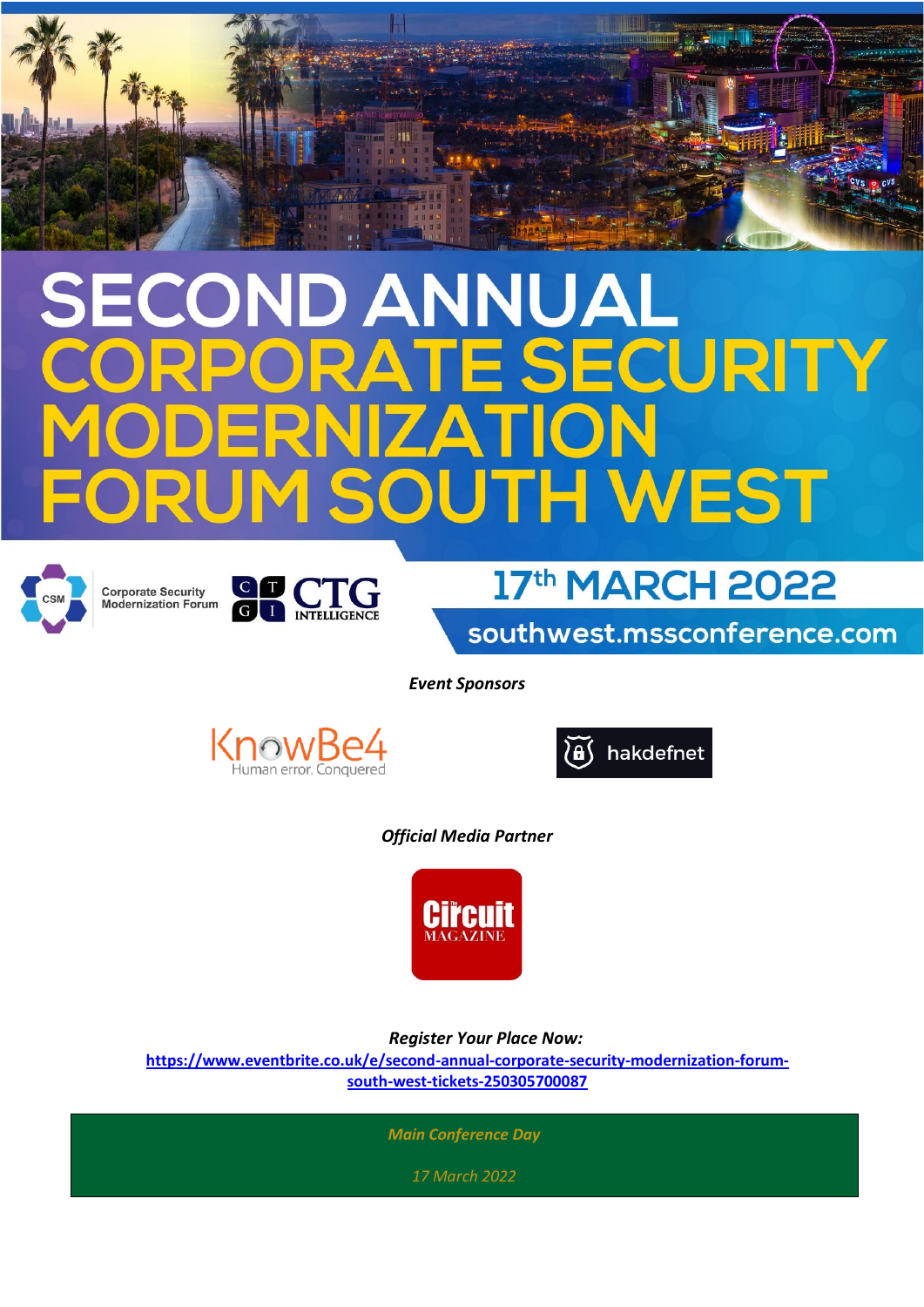| 9:00am AZ & PST  | <b>Opening Convergence Discussion Panel</b>                                                                                                                        |
|------------------|--------------------------------------------------------------------------------------------------------------------------------------------------------------------|
| 11:00 am CST     |                                                                                                                                                                    |
|                  | What will the CSO and Director of Corporate Security of the Future look like and how will<br>they adapt to evolving threats?                                       |
|                  | Kristen Sanders, Senior Security Advisor, Aquilla                                                                                                                  |
|                  | Chris Gallo, Director of Global Corporate Security, McDermott International                                                                                        |
|                  | Ryan Erwin, Security Operations Manager, NCS Network Cabling Services                                                                                              |
|                  | <b>Rick Shaw, Founder, Awareity</b>                                                                                                                                |
|                  | <b>John Riotte</b>                                                                                                                                                 |
|                  |                                                                                                                                                                    |
| 09:30am AZ & PST |                                                                                                                                                                    |
| 11:30am CST      | Uncovering the Converged ISOC (Intelligent Security Operations Centre): What does<br>Contextual Information or Actionable Intelligence Mean for your Organization? |
|                  | Michael Goedecker, CEO, Hakdefnet                                                                                                                                  |
|                  |                                                                                                                                                                    |
|                  |                                                                                                                                                                    |
| 10:10am AZ & PST |                                                                                                                                                                    |
| 12:10pm CST      | Talent Management and Corporate Security Modernization: How can Technology Help?                                                                                   |
|                  | Fonda Gomez, Executive Vice President, Executive Security International<br>Kehkashan Dadwani                                                                       |
| <b>OOOOO</b>     | Brian Jantzen, Executive Vice President, Executive Protection and Intelligence Services,<br><b>Allied Universal</b>                                                |
|                  | Jeff Mieseler, Director Global Security, Callaway Golf                                                                                                             |
|                  | <b>Colin Daugherty, Director Corporate Security Americas, VF Corporation</b>                                                                                       |
| 10:50am AZ & PST | <b>Spotlight Session:</b>                                                                                                                                          |
|                  | Going After the Big Fish? What to do about Whaling                                                                                                                 |
| 12:50pm CST      | Erich Kron, Security Awareness Advocate, KnowBe4                                                                                                                   |
|                  |                                                                                                                                                                    |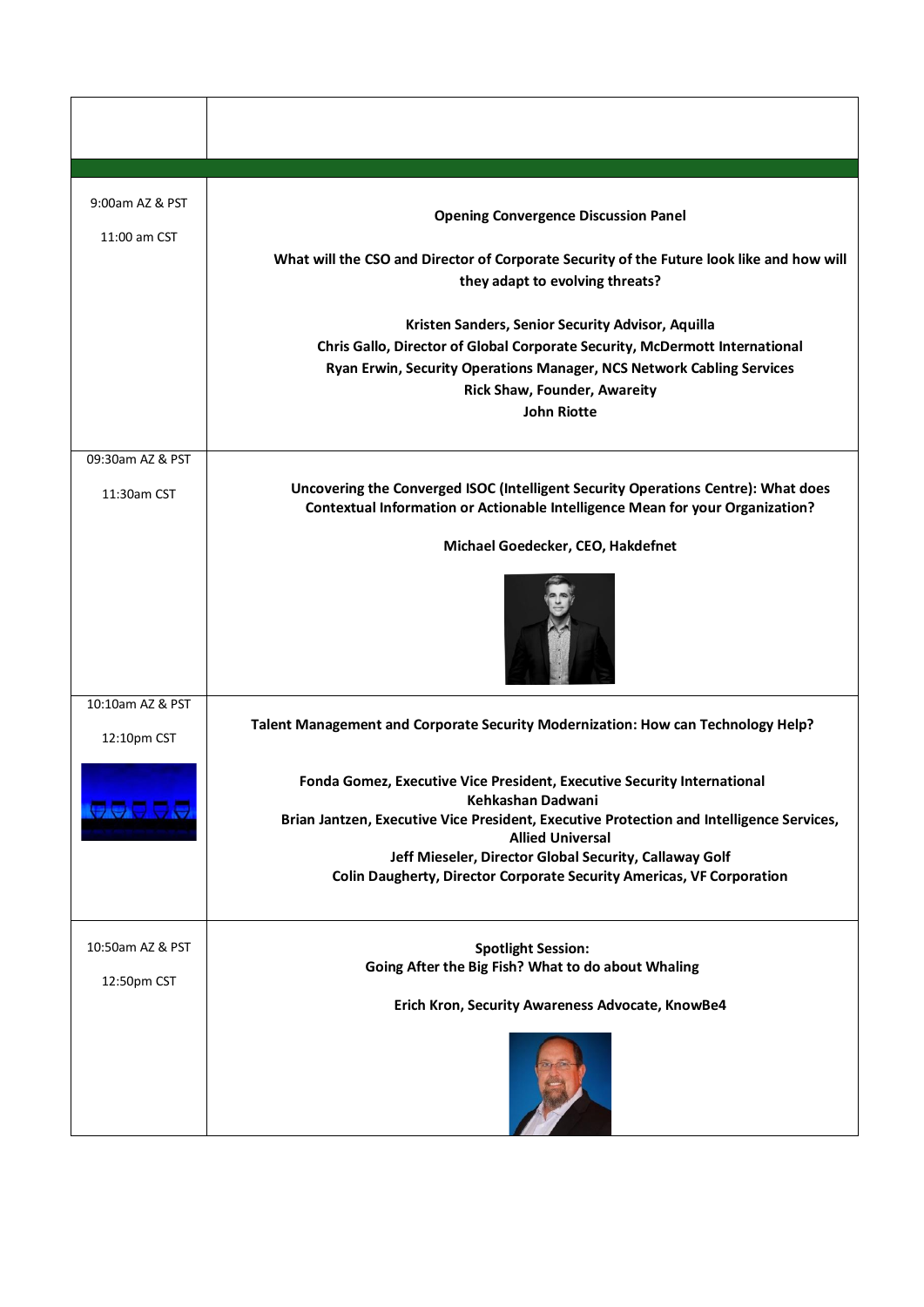| 11:20am AZ & PST<br>1:20pm CST | Understanding the Evolution of Executive Security within Corporate Security Modernization         |
|--------------------------------|---------------------------------------------------------------------------------------------------|
|                                | Yolanda Scott, Protective Services Manager, Texas Instruments                                     |
|                                | Brian Schofield, Director of Security, Raleigh Enterprises                                        |
| 66666                          | Diego Andreu, Principal Crisis and Security Consulting, Control Risks                             |
|                                | <b>Paul Nieto III</b>                                                                             |
|                                | Moderated by: Charles Randolph, Executive Director of Strategic Intelligence, Ontic               |
| 12:00pm AZ & PST               | Understanding the Importance of Effective Vetting in Corporate Security                           |
| 2:00pm CST                     | Alan Saquella, Assistant Professor - College of Business, Security and Intelligence, Embry-Riddle |
|                                | <b>Aeronautical University</b>                                                                    |
|                                |                                                                                                   |
|                                |                                                                                                   |
|                                |                                                                                                   |
|                                |                                                                                                   |
|                                |                                                                                                   |
| 12:30pm AZ & PST               |                                                                                                   |
|                                | Public Private Partnerships and Physical Security Infrastructure Modernization                    |
| 2:30pm CST                     |                                                                                                   |
|                                | Adrian Ruiz, Director Safety Security and Quality Assurance, Valley Metro                         |
|                                | Tivoli Faaumu, Former Chief of Police, Maui County Police Department                              |
|                                | Suzanne Walker, Director Physical Security, Los Angeles Metropolitan Transportation               |
|                                | <b>Authority</b>                                                                                  |
|                                |                                                                                                   |
|                                |                                                                                                   |
| 12:50pm AZ & PST               |                                                                                                   |
|                                | Understanding the Evolution of Threat Intelligence in Corporate Security                          |
|                                |                                                                                                   |
| 2:50pm CST                     | Chuck Tobin, CEO, AT-Risk International                                                           |
|                                | Sonia Travi, Global Security and Protective Intelligence, Transocean                              |
|                                | Victor Villalobos, VP Protective Services & Intelligence, MUFG                                    |
| AAAAA                          | Kelly Moye, Vice President Security Operations North America, GM Financial                        |
|                                |                                                                                                   |
| Spotlight Panel<br>Discussion  | Moderated by: Chris Story, Senior Consultant, Anomaly Management Services                         |
|                                |                                                                                                   |
|                                |                                                                                                   |
| 1:20pm AZ & PST                |                                                                                                   |
| 3:20pm CST                     | The Magic of Corporate Security                                                                   |
|                                | Carlos Francisco, the Corporate Security Translator                                               |
|                                |                                                                                                   |
|                                |                                                                                                   |
|                                | Corporate security                                                                                |
|                                | Customer-centric Security Approach                                                                |
|                                |                                                                                                   |
|                                |                                                                                                   |
|                                |                                                                                                   |
|                                |                                                                                                   |